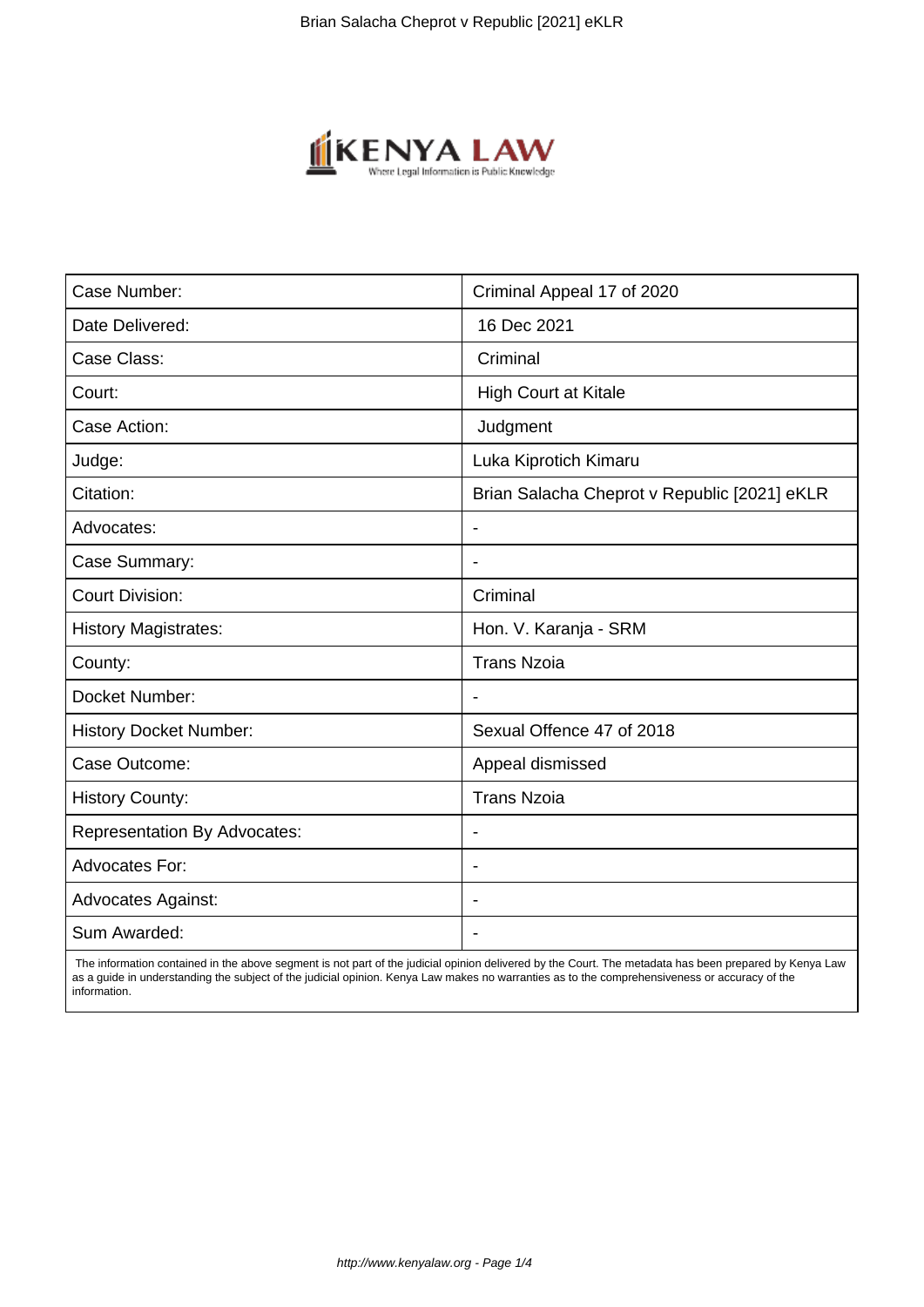#### **REPUBLIC OF KENYA**

### **IN THE HIGH COURT OF KENYA**

## **AT KITALE**

#### **CRIMINAL APPEAL NO. 17 OF 2020**

*(From original conviction and sentence in Sexual Offence No. 47 of 2018 of*

*Chief Magistrate's Court at Kitale Delivered by Hon. V. Karanja (SRM)*

**BRIAN SALACHA CHEPROT....................................................................................................APPELLANT**

### **VERSUS**

**REPUBLIC...................................................................................................................................................RESPONDENT**

### **JUDGMENT**

The Appellant, **Brian Salacha Cheprot** was charged with the offence of **defilement** of a child contrary to **Section 8(1)** as read with **Section 8(3)** of the **Sexual Offences Act.** The particulars of the offence were that on  $4<sup>th</sup>$  April 2018 at [Particulars Withheld] in Trans-Nzoia County, the Appellant intentionally caused his penis to penetrate the vagina of **PCK,** (the complainant), a child aged 13 years. When the Appellant was arraigned before the trial Magistrate's court, he pleaded not guilty to the charge. After full trial, he was convicted as charged and sentenced to serve twenty (20) years imprisonment. Aggrieved by this verdict, the Appellant file an appeal before this court.

In his Petition of appeal, the Appellant raised several grounds of appeal challenging his conviction and sentence. He faulted the trial Magistrate for relying on contradictory and uncorroborated evidence of the prosecution witnesses. The Appellant faulted the trial court for relying on medical evidence, which in his view, was not prepared in accordance with the law. He was aggrieved that his fundamental rights to fair trial were trampled at the time of his arrest. The Appellant challenged the conviction on the basis that the evidence of the complainant was not properly recorded by the trial court. He was aggrieved that his defence was not taken into consideration before the trial court reached the impugned verdict. In the premises therefore, the Appellant urged the court to allow the appeal, quash the conviction and set aside sentence that was imposed on him.

During the hearing of the appeal, both the Appellant (who was acting in person) and the prosecution presented to court written submission in support of their respective opposing positions. This court has carefully considered the said submission. It shall revert to them after briefly setting out the facts of the case according to the prosecution witnesses;

The complainant testified as **PW3**. She recalled that at the material time she was aged thirteen (13) years. At the time she first testified before the court four months later, she was fourteen  $(14)$  years old. She testified that on  $4<sup>th</sup>$  April 2018, as she was going to take school books to her friend, she met the Appellant washing clothes. The Appellant, who was her teacher, greeted her. She responded. The Appellant then pulled her inside his house. He removed her clothes and sexually assaulted her. The incident took place on the Appellant's bed. According to the complainant, after he was through, they heard a knock at the door. The Appellant's mother PW3 Angeline Cheptangan came into the house. PW3 wanted to beat the complainant. She ran out of the house. She was later taken to hospital, examined and a medical report prepared.

**PW3** testified that on the material day, she was informed by the complainant that she was taking school books to her friend. The route to the complainant's friend passed through the school. She realized that the complainant had disappeared in the school compound. She went to investigate. She found the school watchman who informed her that the complainant was in the Appellant's house. They both went into the house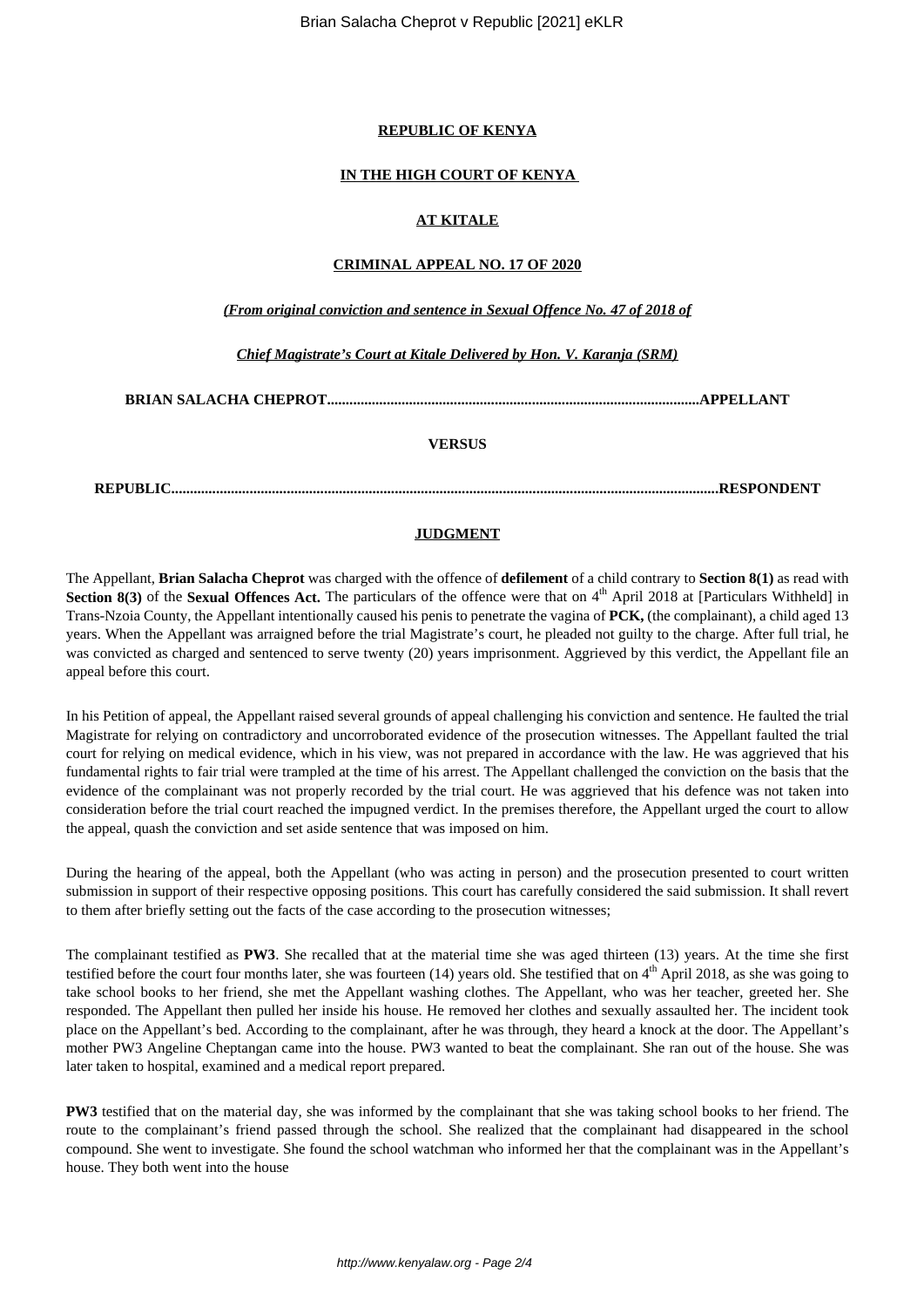and found the complainant inside the house. She realized that the complainant had been sexually assaulted. She took her to the hospital where it was confirmed indeed that she had been defiled.

**PW1 John Koima**, a Clinical Officer based at Kitale County hospital, testified that the complainant was taken to hospital on the same date of 4<sup>th</sup> April 2021 on allegation that she had been defiled by her teacher. On examination, he noted that she had an old looking hymen, and bruises on the labia wall. She was feeling pain and tenderness on examination. There was white discharge around the labia majora. Lab test on the urine revealed pus cells. There were spermatozoa on high vaginal swab. He reached the conclusion that indeed the complainant had been defiled. He produced the treatment notes and the P3 form as prosecution Exhibit No. 1 and 2 respectively.

The case was investigated by **PW4 PC. Charles Osienye**. He recalled that on 4<sup>th</sup> April 2018, he was on duty at Sibanga Police Patrol Base when a report was made that the complainant had been defiled by a teacher, the Appellant. The appellant had been taken to the police Patrol base by the complainant's mother and the school caretaker. He arrested the Appellant and placed him in custody. He instructed the complainant to be taken to hospital after issuing her with a P3 form. He produced the complainant's birth certificate as prosecution's Exhibit No. 3. The birth certificate indicated that the complainant was born on 7<sup>th</sup> March 2005. After concluding his investigations, he charged the Appellant with the offence that he was convicted.

When the Appellant was put on his defence, he denied committing the offence. He testified that on the material time, while he was washing his clothes, the complainant passed by and greeted him. Immediately on greeting him, she saw her mother. She entered his house and hid behind the curtains. The watchman saw the complainant enter the Appellant's house. He informed PW3, the complainant's mother. They both came into his house and found the complainant. She ran away. A report was made to the police on allegation that he had defiled the complainant. He denied that he had defiled the complainant. He was asked to pay a sum of Kshs 350,000/= in order for the complainant's family to withdraw the complaint. He did not have such kind of money to pay to the complainant's family. In

effect, the Appellant was saying that the charge laid against him was with a view to extorting money from him. He reiterated that other than the complainant running into his house, he did not have sexual intercourse with the complainant.

This being a first appeal, it is the duty of this court to re-evaluate and to reconsider the evidence adduced before the trial court in light of the Petition of appeal and the submissions made on this appeal, with a view to reaching its own independent determination whether or not to uphold the conviction of the Appellant. In doing so, this court is conscious that it neither heard nor saw the witnesses as they testified **(See Njoroge – Vs- Republic [1980] KLR 19)**. The issue for determination by this court is whether the prosecution adduced sufficient evidence to secure the Appellant's conviction on the charge brought against him.

For the prosecution to establish its case against the appellant on the charge of defilement, it was required to prove the age of the complainant, whether there was penetration and the identity of the perpetrator. In respect of the issue of age, the prosecution produced the complainant's birth certificate as prosecution's exhibit No. 3. The birth certificate indicated that the complainant was born on 7th March 2005. She was therefore aged thirteen (13) years at the time of the incident. She was therefore a child within the meaning ascribed to the term in **Section 2** of the **Children Act**. This court therefore holds that the prosecution established the age of the complainant to the required standard of proof beyond any reasonable doubt.

Penetration, is defined under **Section 2** of the **Sexual Offences Act** to mean "**the partial or complete insertion of the genital organs of a person into the genital organs of another person".** In the present appeal, the prosecution relied on the doctor to prove that indeed there was penetration. According to the complainant, on the material day, the appellant pulled her into his house as she was passing by.

The Appellant was well known to her at the time. He was her teacher. The complainant narrated how the appellant locked her in the house, threw her onto his bed, and removed her clothes before forcefully having sexual intercourse with her. To use her words;

**"I was wearing a skirt, he pulled it up and removed my pants, he put me on the bed. We were struggling and there was a knock at the door which he assumed. He removed his penis after opening his zip, he inserted into my vagina. I felt pain and mother appeared after he had finished. He took 5 minutes. He was my Social Studies teacher. He is the accused before the court. I was taken to the hospital."**